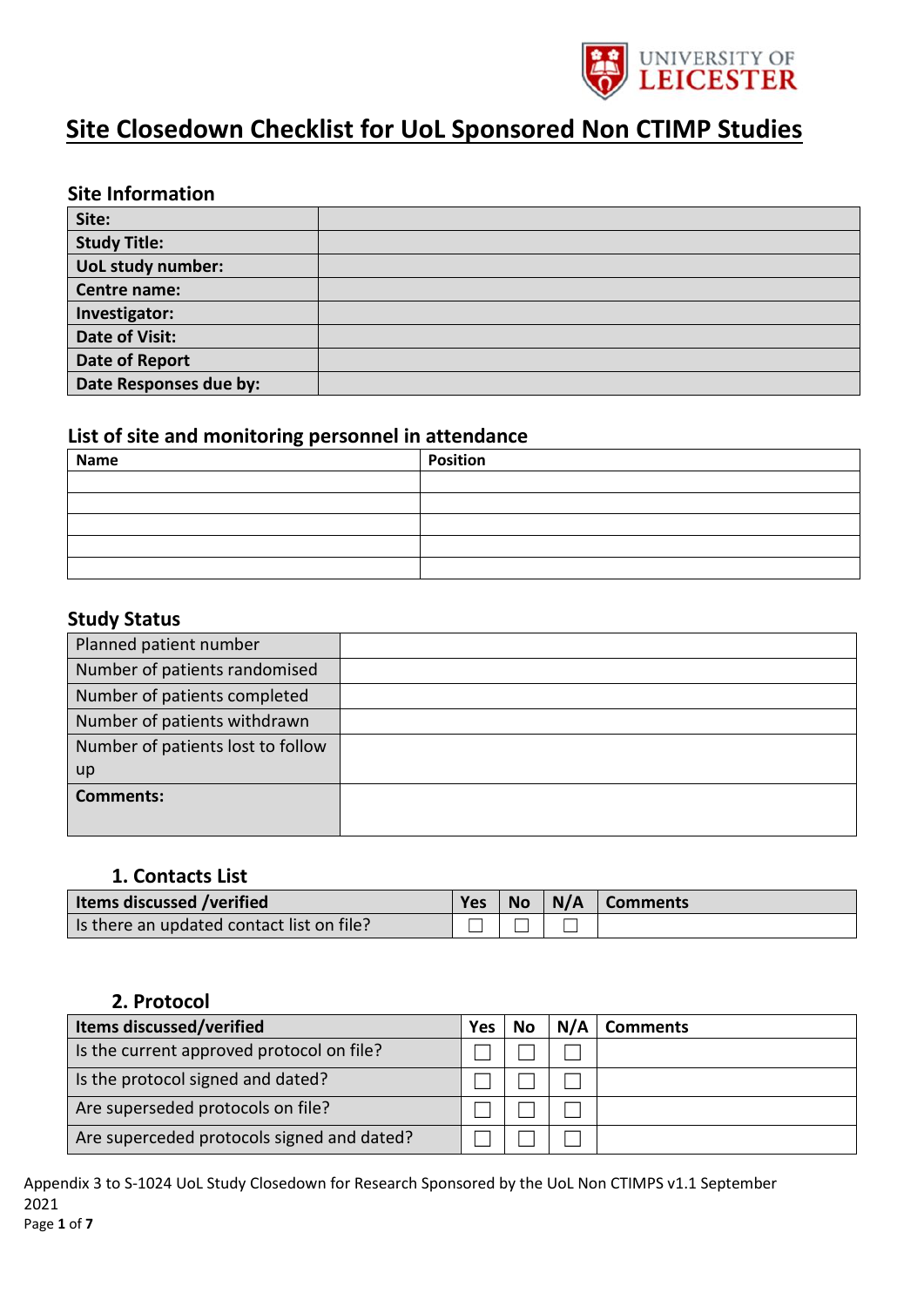

| Is there a protocol deviation log on file?                |  |  |
|-----------------------------------------------------------|--|--|
| Have protocol deviations been<br>reported/reviewed by PI? |  |  |
| <b>Comments/Findings</b>                                  |  |  |

## **3. Ethics/HRA**

| <b>Items discussed/verified</b>                 | Yes | <b>No</b> | N/A | <b>Comments</b> |
|-------------------------------------------------|-----|-----------|-----|-----------------|
| Are all original applications/authorisations on |     |           |     |                 |
| file?                                           |     |           |     |                 |
| Are all substantial amendment/s complete and    |     |           |     |                 |
| on file?                                        |     |           |     |                 |
| Are all non-substantial amendment/s complete    |     |           |     |                 |
| and on file?                                    |     |           |     |                 |
| Notification of trial completion on file?       |     |           |     |                 |
| Ethics/HRA correspondence on file?              |     |           |     |                 |
| <b>Comments/Findings</b>                        |     |           |     |                 |
|                                                 |     |           |     |                 |

### **4. R&I/R&D/Research Office**

| <b>Items discussed/verified</b>                   | <b>Yes</b> | No | N/A | <b>Comments</b> |
|---------------------------------------------------|------------|----|-----|-----------------|
| Are all original copies of relevant applications/ |            |    |     |                 |
| authorisations on file?                           |            |    |     |                 |
| Are all substantial amendment/s complete and      |            |    |     |                 |
| on file?                                          |            |    |     |                 |
| Are all non-substantial amendment/s complete      |            |    |     |                 |
| and on file?                                      |            |    |     |                 |
| Notification of trial completion on file?         |            |    |     |                 |
| Research Office correspondence on file?           |            |    |     |                 |
| <b>Comments/Findings</b>                          |            |    |     |                 |
|                                                   |            |    |     |                 |

## **5. Investigator Site Personnel**

| <b>Items discussed/verified</b>               | <b>Yes</b> | No | N/A | <b>Comments</b> |
|-----------------------------------------------|------------|----|-----|-----------------|
| Have the end dates been updated for all       |            |    |     |                 |
| research personnel named on the Delegation of |            |    |     |                 |
| Authority Log?                                |            |    |     |                 |
| Has the Principal Investigator signed off the |            |    |     |                 |
| Delegation of Authority Log?                  |            |    |     |                 |

Appendix 3 to S-1024 UoL Study Closedown for Research Sponsored by the UoL Non CTIMPS v1.1 September 2021 Page **2** of **7**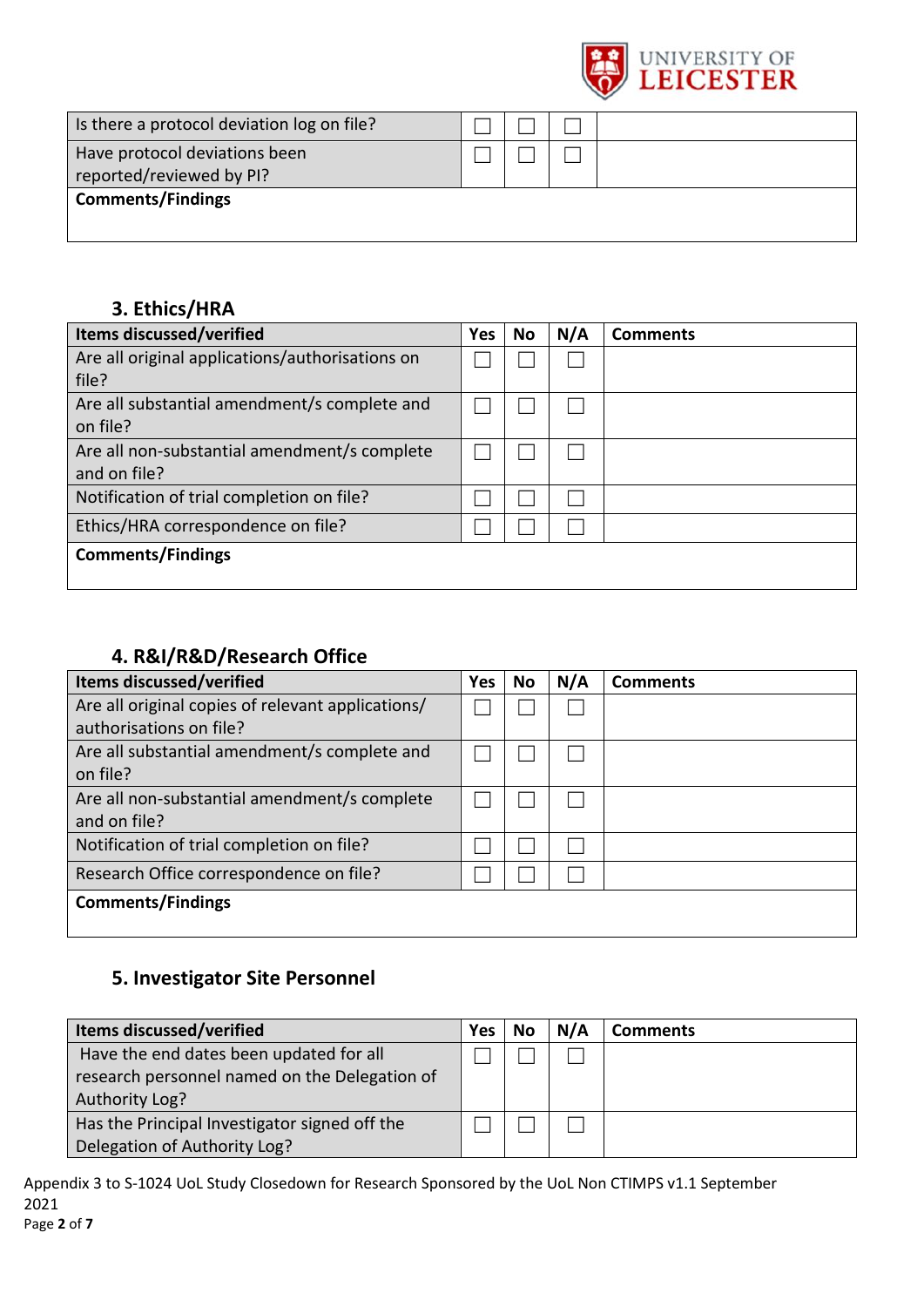

| Confirm that all CVs/GCP/training records are up<br>to date and on file |  |  |
|-------------------------------------------------------------------------|--|--|
| <b>Comments/Findings</b>                                                |  |  |

### **6. Study Documentation**

| <b>Items discussed/verified</b>                 | <b>Yes</b> | No | N/A | <b>Comments</b> |
|-------------------------------------------------|------------|----|-----|-----------------|
| Is the current approved patient documentation   |            |    |     |                 |
| on file?                                        |            |    |     |                 |
| Are all superseded patient documents on file?   |            |    |     |                 |
| Are previous versions of study documentation    |            |    |     |                 |
| marked as superseded?                           |            |    |     |                 |
| Is there a copy of the current Case Report Form |            |    |     |                 |
| on file?                                        |            |    |     |                 |
| Are all superseded Case Report Forms on file?   |            |    |     |                 |
| <b>Comments/Findings</b>                        |            |    |     |                 |
|                                                 |            |    |     |                 |

## **7. Subject Documentation**

| Items discussed/verified                                                                                                     | Yes | No | N/A | <b>Comments</b> |
|------------------------------------------------------------------------------------------------------------------------------|-----|----|-----|-----------------|
| Is there a current screening log template on file?                                                                           |     |    |     |                 |
| Is the subject screening log complete?                                                                                       |     |    |     |                 |
| Is there a current enrolment log template on file?                                                                           |     |    |     |                 |
| Is the enrolment log complete and up to date to<br>indicate that all patients have completed or<br>withdrawn from the study? |     |    |     |                 |
| <b>Comments/Findings</b>                                                                                                     |     |    |     |                 |

## **8. Standard Operating Procedures**

| <b>Items discussed/verified</b>                                | Yes. | No | N/A | <b>Comments</b> |
|----------------------------------------------------------------|------|----|-----|-----------------|
| Are details of where to access current Sponsor<br>SOPs on file |      |    |     |                 |
| <b>Comments/Findings</b>                                       |      |    |     |                 |

## **9. Safety Reporting if N/A □**

| <b>Items discussed/verified</b><br>Yes | N/A<br><b>No</b> | <b>Comments</b> |
|----------------------------------------|------------------|-----------------|
|----------------------------------------|------------------|-----------------|

Appendix 3 to S-1024 UoL Study Closedown for Research Sponsored by the UoL Non CTIMPS v1.1 September 2021 Page **3** of **7**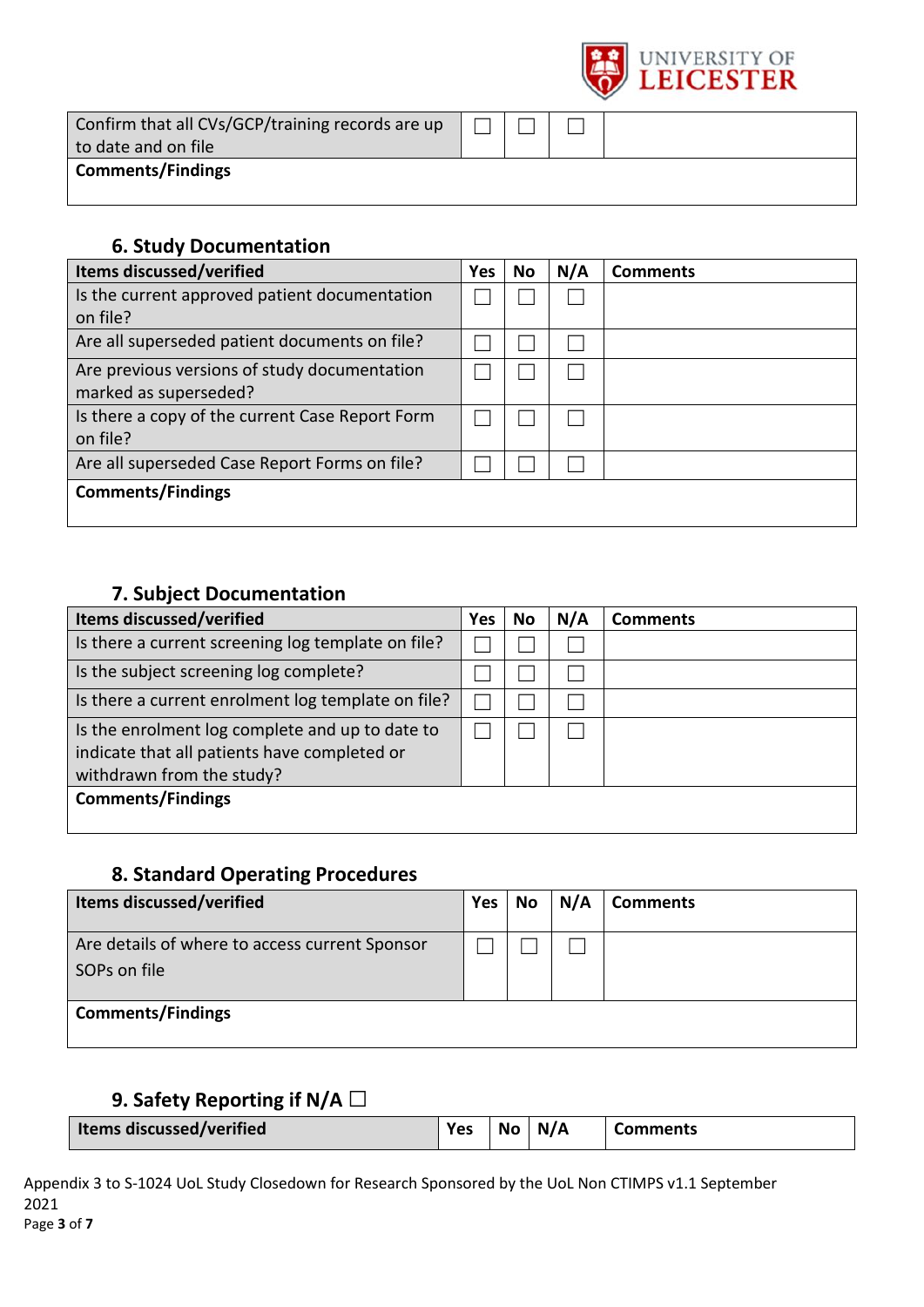

| Are SAE reporting guidelines on file?                                                                                                    |  |  |
|------------------------------------------------------------------------------------------------------------------------------------------|--|--|
| Is there a current SAE form template on file?                                                                                            |  |  |
| Are SAE reports and associated<br>acknowledgement correspondence from<br>Sponsor/Research Office filed in the<br>Investigator Site File? |  |  |
| Are SUSAR reporting guidelines on file?                                                                                                  |  |  |
| Are SUSAR reports and associated<br>acknowledgement correspondence from<br>Sponsor/Research Office on file?<br><b>Comments/Findings</b>  |  |  |
|                                                                                                                                          |  |  |

## **10. Randomisation if N/A □**

| <b>Items discussed/verified</b>             | <b>Yes</b> | <b>No</b> | N/A | Comments |
|---------------------------------------------|------------|-----------|-----|----------|
| Is there documentation of the randomisation |            |           |     |          |
| process on file?                            |            |           |     |          |
| <b>Comments/Findings</b>                    |            |           |     |          |
|                                             |            |           |     |          |

### **11. Informed Consent**

| Items discussed/verified                    | Yes | No | N/A | <b>Comments</b> |
|---------------------------------------------|-----|----|-----|-----------------|
| Are all consent forms present and correctly |     |    |     |                 |
| completed?                                  |     |    |     |                 |
| Is the informed consent process properly    |     |    |     |                 |
| documented in the medical/trial records     |     |    |     |                 |
| <b>Comments/Findings</b>                    |     |    |     |                 |
|                                             |     |    |     |                 |

### **12. Monitoring/Audit**

| <b>Items discussed/verified</b>                | Yes | No | N/A | <b>Comments</b> |
|------------------------------------------------|-----|----|-----|-----------------|
| Are study monitoring/audit visit documentation |     |    |     |                 |
| and responses on file?                         |     |    |     |                 |
| <b>Comments/findings</b>                       |     |    |     |                 |
|                                                |     |    |     |                 |

### **13. Clinical Laboratory if N/A □**

**If Items discussed/verified Ves No N/A Comments** 

| es   No | $\mid N/A$ | ∣ Comn |
|---------|------------|--------|
|---------|------------|--------|

Appendix 3 to S-1024 UoL Study Closedown for Research Sponsored by the UoL Non CTIMPS v1.1 September 2021 Page **4** of **7**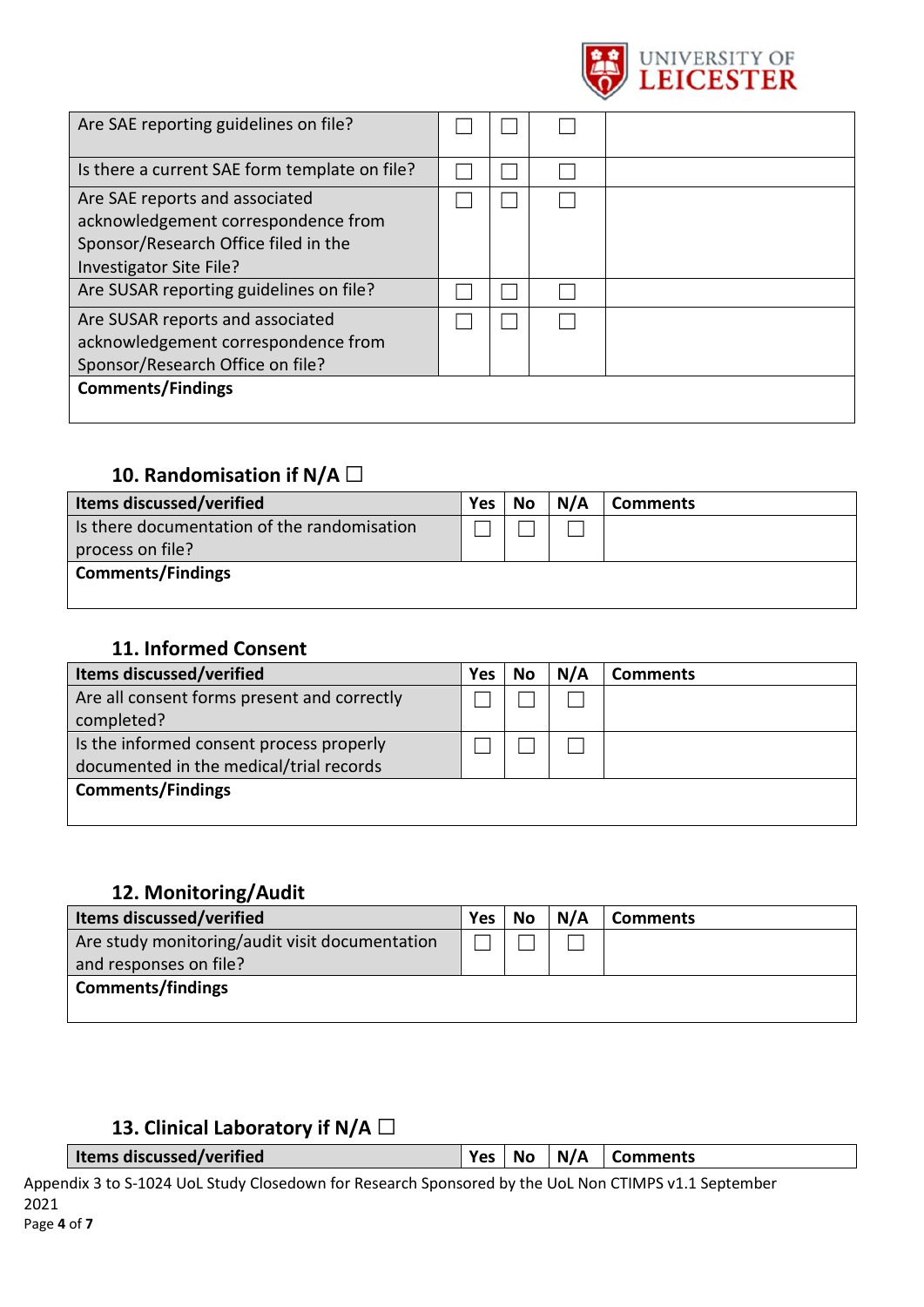

| Are certificates of accreditation/laboratory SOPs<br>on file?                                                                                                                                                                                                                                                                                                                                                |  |  |
|--------------------------------------------------------------------------------------------------------------------------------------------------------------------------------------------------------------------------------------------------------------------------------------------------------------------------------------------------------------------------------------------------------------|--|--|
| Are normal reference ranges on file?                                                                                                                                                                                                                                                                                                                                                                         |  |  |
| Are lab manual/sample processing and storage<br>instructions on file                                                                                                                                                                                                                                                                                                                                         |  |  |
| Are completed sample logs on file?                                                                                                                                                                                                                                                                                                                                                                           |  |  |
| Are freezer temperature monitoring records for<br>duration of sample storage/study on file?                                                                                                                                                                                                                                                                                                                  |  |  |
| Are sample shipment receipt/tracking records on<br>file?                                                                                                                                                                                                                                                                                                                                                     |  |  |
| Are records of sample destruction/method<br>complete as per relevant laboratory SOP and on<br>file?                                                                                                                                                                                                                                                                                                          |  |  |
| Is there clear evidence that all<br>specimens/samples which are not being retained<br>under the original REC application following<br>study closure have been destroyed as per<br>relevant laboratory SOP?                                                                                                                                                                                                   |  |  |
| Are details of where samples are to be held for<br>future research complete and on file together<br>with the relevant contact details of personnel<br>responsible for sample/specimen maintenance?<br>Copy of document to be provided for sponsor<br>records.<br>Please be aware that once specimens /samples<br>are not covered by this ethical application, they<br>must be stored in a HTA licensed area. |  |  |
| <b>Comments/Findings</b>                                                                                                                                                                                                                                                                                                                                                                                     |  |  |

## **14. Study Related Supplies if N/A □**

| <b>Items discussed/verified</b>             | <b>Yes</b> | No | N/A | <b>Comments</b> |
|---------------------------------------------|------------|----|-----|-----------------|
| Are all study related supplies documents    |            |    |     |                 |
| completed and on file?                      |            |    |     |                 |
| Are all maintenance and calibration records |            |    |     |                 |
| completed and on file?                      |            |    |     |                 |
| <b>Comments/Findings</b>                    |            |    |     |                 |
|                                             |            |    |     |                 |

## **15. Financial/Legal agreements**

| $Yes   No   N/A  $ Comments<br>Items discussed/verified |  |  |
|---------------------------------------------------------|--|--|
|                                                         |  |  |

Appendix 3 to S-1024 UoL Study Closedown for Research Sponsored by the UoL Non CTIMPS v1.1 September 2021 Page **5** of **7**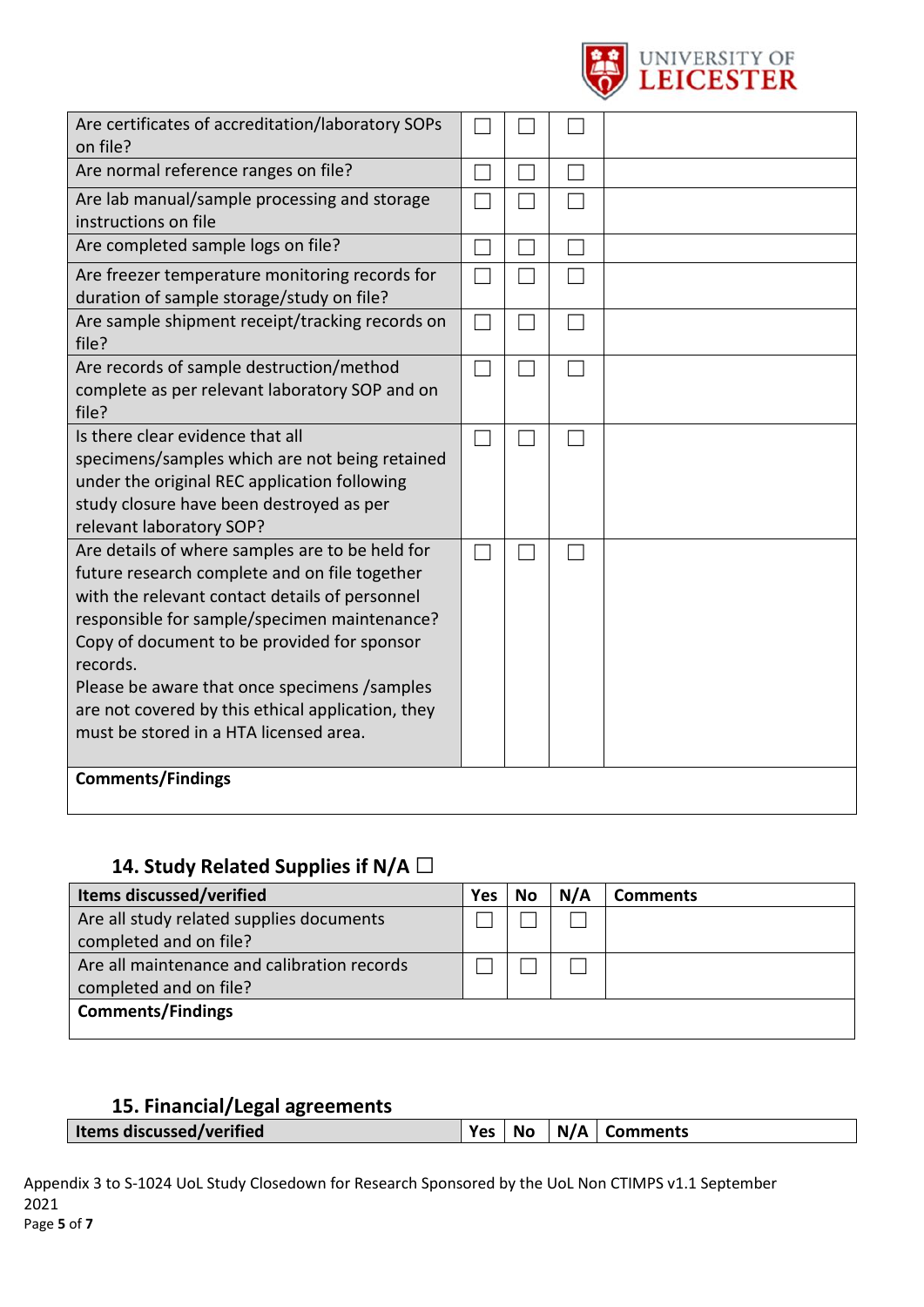

| Are all completed documents relating to<br>contracts, finance, funding, indemnity and<br>sponsorship on file? |  |  |
|---------------------------------------------------------------------------------------------------------------|--|--|
| <b>Comments/Findings</b>                                                                                      |  |  |

### **16. Annual/Final Reports**

| Items discussed/verified                   | Yes | No | N/A | <b>Comments</b> |
|--------------------------------------------|-----|----|-----|-----------------|
| Are annual progress reports to the Ethics  |     |    |     |                 |
| Committee on file?                         |     |    |     |                 |
| Are Sponsor confirmations of annual report |     |    |     |                 |
| receipt on file?                           |     |    |     |                 |
| <b>Comments/Findings</b>                   |     |    |     |                 |
|                                            |     |    |     |                 |

### **17. Publication**

| <b>Items discussed/verified</b>                           | <b>Yes</b> | No | N/A | <b>Comments</b> |
|-----------------------------------------------------------|------------|----|-----|-----------------|
| Are copies of all study analysis publications on<br>file? |            |    |     |                 |
| <b>Comments/Findings</b>                                  |            |    |     |                 |

### **18. Correspondence**

| <b>Items discussed/verified</b>              | <b>Yes</b> | <b>No</b> | N/A | <b>Comments</b> |
|----------------------------------------------|------------|-----------|-----|-----------------|
| Is all study related correspondence on file? |            |           |     |                 |
| <b>Comments/Finding</b>                      |            |           |     |                 |
|                                              |            |           |     |                 |

### **19. Source Data Verification**

| <b>Items discussed/verified</b>                     | <b>Yes</b> | No | N/A | <b>Comments</b> |
|-----------------------------------------------------|------------|----|-----|-----------------|
| Are all CRFs complete and all data queries          |            |    |     |                 |
| resolved?                                           |            |    |     |                 |
| Has all patient identifiable data been removed?     |            |    |     |                 |
| Confirmation that Data Lock point has been          |            |    |     |                 |
| achieved?                                           |            |    |     |                 |
| Confirmation that a Statistical Analysis Plan (SAP) |            |    |     |                 |
| is in place?                                        |            |    |     |                 |
| <b>Comments/Findings</b>                            |            |    |     |                 |
|                                                     |            |    |     |                 |

### **20. Data Protection**

Appendix 3 to S-1024 UoL Study Closedown for Research Sponsored by the UoL Non CTIMPS v1.1 September 2021